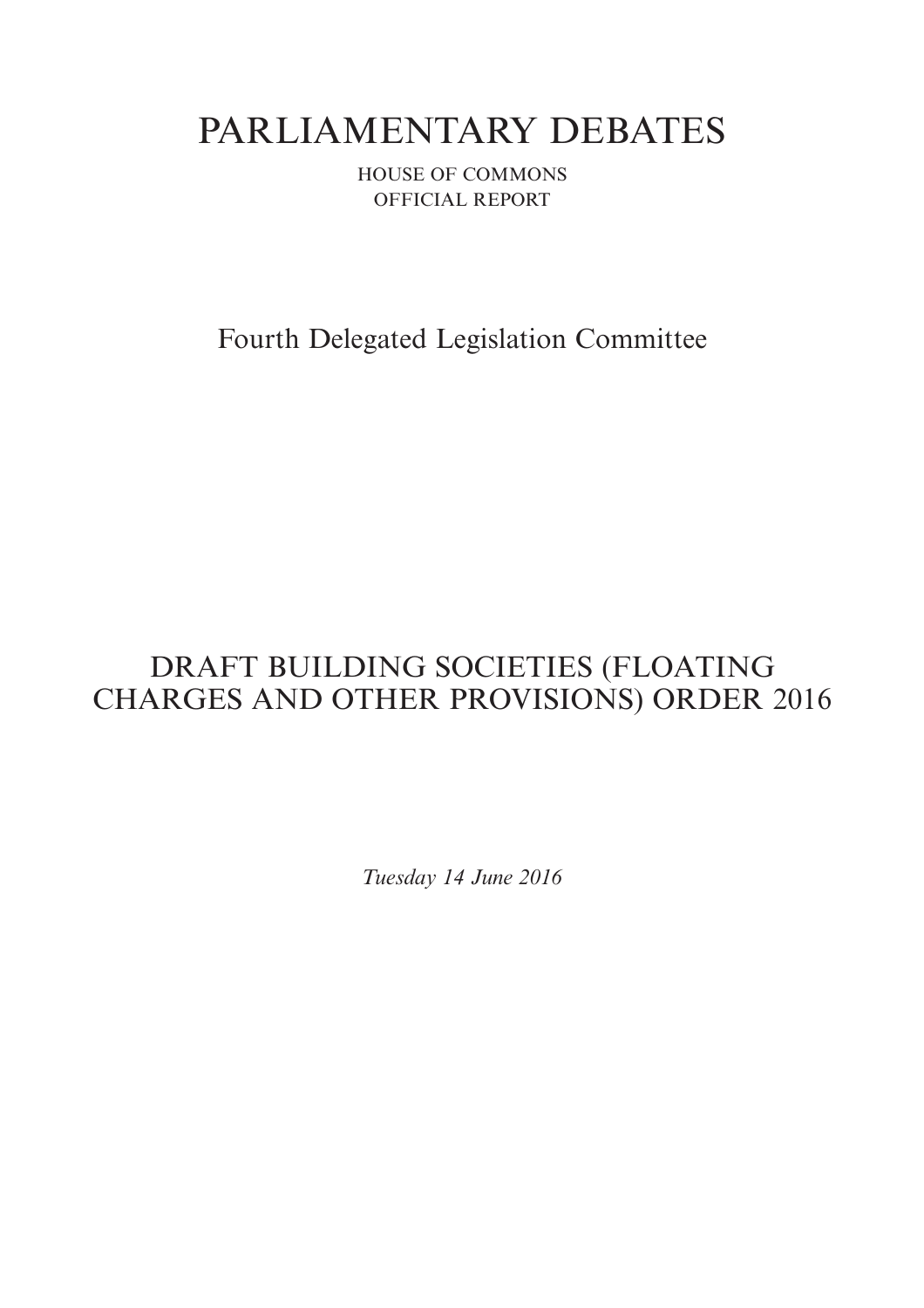No proofs can be supplied. Corrections that Members suggest for the final version of the report should be clearly marked in a copy of the report—not telephoned—and must be received in the Editor's Room, House of Commons,

**not later than**

**Saturday 18 June 2016**

© Parliamentary Copyright House of Commons 2016 *This publication may be reproduced under the terms of the Open Parliament licence, which is published at www.parliament.uk/site-information/copyright/.*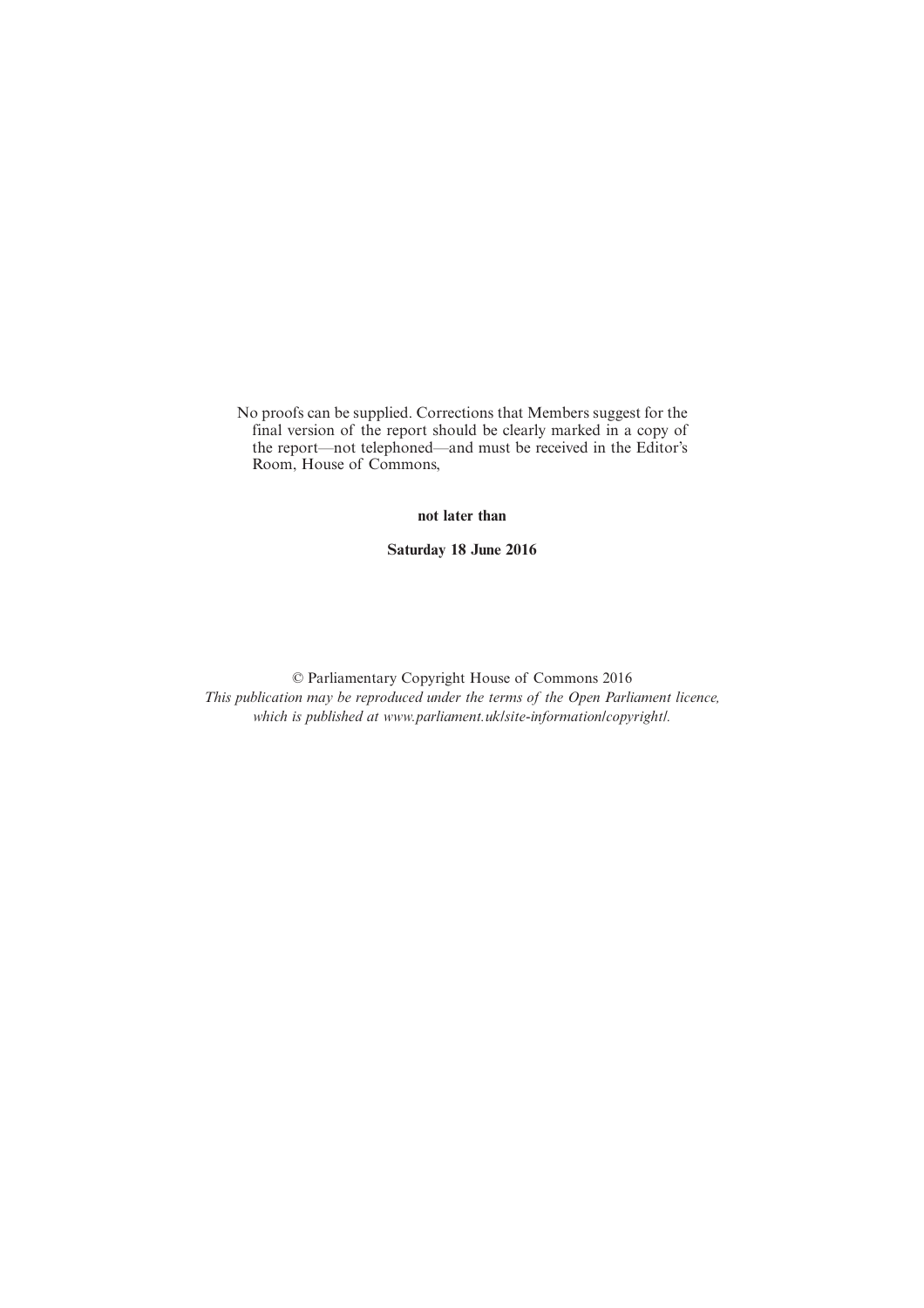#### **The Committee consisted of the following Members:**

*Chair:* MS KAREN BUCK

† Argar, Edward *(Charnwood)* (Con)

- † Baldwin, Harriett *(Economic Secretary to the Treasury)*
- † Burns, Conor *(Bournemouth West)* (Con)
- † Campbell, Mr Alan *(Tynemouth)* (Lab)

Cooper, Julie *(Burnley)* (Lab)

† Cruddas, Jon *(Dagenham and Rainham)* (Lab)

Fysh, Marcus *(Yeovil)* (Con)

- † Jayawardena, Mr Ranil *(North East Hampshire)* (Con)
- Jones, Mr Kevan *(North Durham)* (Lab)
- † Kennedy, Seema *(South Ribble)* (Con)
- † Kirby, Simon *(Brighton, Kemptown)* (Con)
- † Long Bailey, Rebecca *(Salford and Eccles)* (Lab)
- Lucas, Ian C. *(Wrexham)* (Lab)
- † Malthouse, Kit *(North West Hampshire)* (Con)
- † Mann, Scott *(North Cornwall)* (Con)
- † Mullin, Roger *(Kirkcaldy and Cowdenbeath)* (SNP)
- † Thomas, Derek *(St Ives)* (Con)

Marek Kubala, *Committee Clerk*

**† attended the Committee**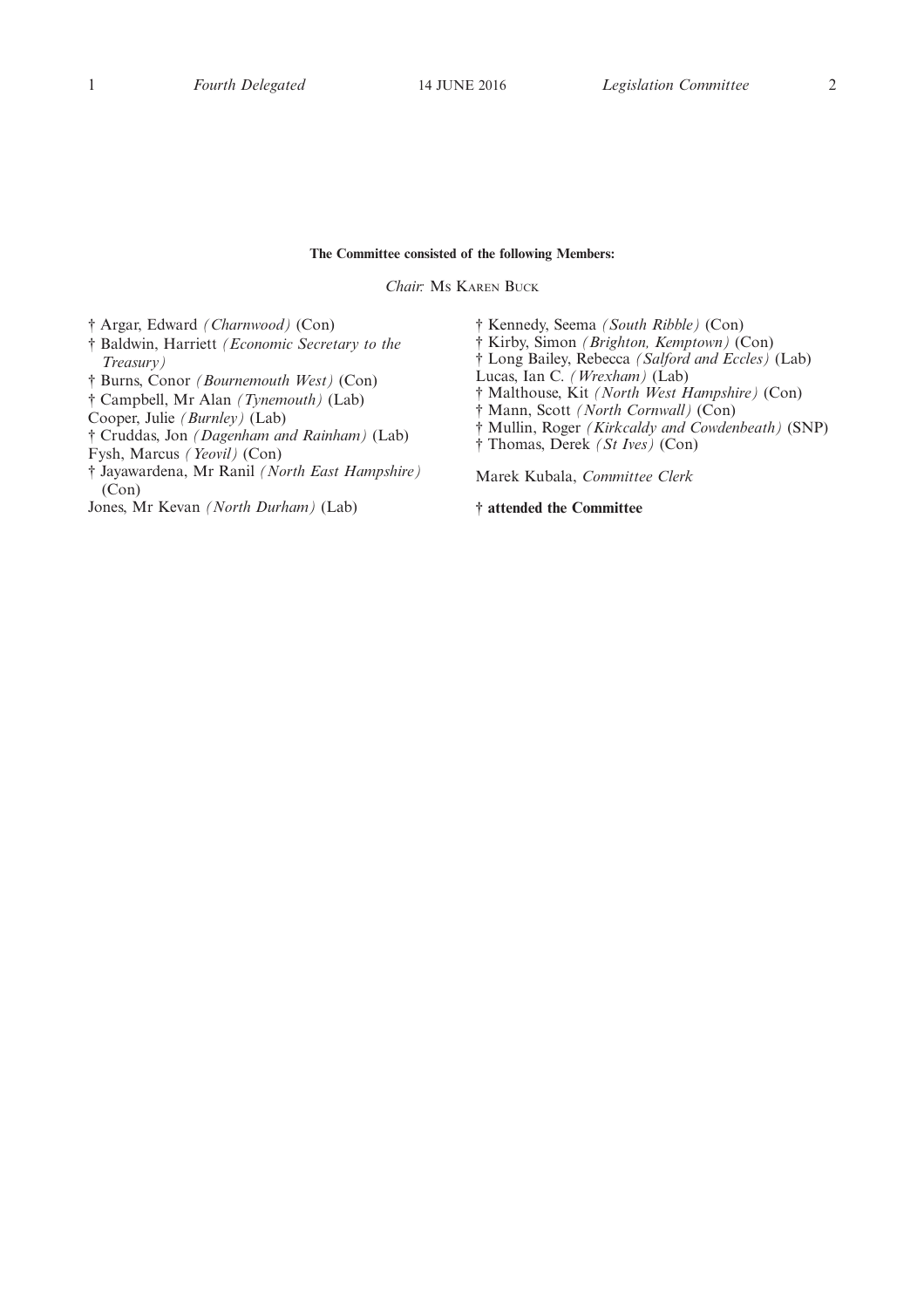### Fourth Delegated Legislation Committee

*Tuesday 14 June 2016*

[MS KAREN BUCK *in the Chair*]

#### **Draft Building Societies (Floating Charges and Other Provisions) Order 2016**

#### 2.30 pm

#### **The Economic Secretary to the Treasury (Harriett Baldwin):** I beg to move,

That the Committee has considered the draft Building Societies (Floating Charges and Other Provisions) Order 2016.

It is a pleasure to serve under your chairmanship, Ms Buck. We all want to see a healthy and competitive banking sector that delivers for consumers. For many years now, building societies have been strong competitors to the major banks, particularly in the mortgage market, and we want to see that kind of competition not only continue but grow further. In 2012, the Government launched a consultation to look at how we could level the playing field between banks and building societies. We wanted to maintain the distinctiveness of the building society sector but remove any unnecessary barriers that were getting in the way of their success. One key thing that building societies told us was that they found it difficult to compete because, unlike banks, they could only create fixed charges over their assets and not floating charges.

It may be helpful at this point if I explain briefly what floating charges are and how they are used. In short, they are securities over an undefined set of assets—for example, a building society's mortgage book—that fluctuates in the course of business. That is in contrast with a fixed charge, which is over a fixed, defined asset such as a building or a specified set of loans. Floating charges allow financial institutions to borrow money and use their mortgage book as collateral, while still being able to exchange and dispose of any individual mortgages during normal trading activity. However, the Building Societies Act 1986 created a restriction that building societies could not use such charges. Banks therefore denied building societies access to certain transactions, because of the risk that a court could ultimately reclassify a fixed charge on a building society's assets to a floating charge and make the security void.

Secured funding is an accepted and flexible funding tool that is far more commonplace and necessary now than when the restriction was introduced. That is why the Government made an order last year under the Financial Services (Banking Reform) Act 2013 that repealed the restriction and allowed building societies to create floating charges. Initial estimates indicate that the change will save the sector around £2 million a year by allowing building societies to enter into such transactions with banks.

The draft order will make further provisions in relation to the repeal of the floating charges restriction. It will amend the Building Societies Act to apply companies insolvency legislation if the building society were to go into receivership. Therefore, in the unlikely event that it becomes necessary to enforce the security, a floating charge holder can appoint a receiver to enforce the terms of a floating charge. The draft order is uncontroversial, and it will help to provide legal certainty and ensure the effectiveness of the repeal of the restriction made last year.

The draft order proposes a technical change that will allow us to continue our work to support building societies by allowing them to compete with banks on a level playing field. That will be not only good for the market by helping to boost competition, but help to create better products and services for the people who use them. I therefore commend the draft order to the Committee.

#### 2.33 pm

**Rebecca Long Bailey** (Salford and Eccles) (Lab): It is a pleasure to serve under your chairmanship, Ms Buck, and to debate with the Minister for the first time, especially on such an important issue. I share her sentiment that the draft order is technical and uncontroversial. I understand that our counterparts in the Lords spent only 13 minutes discussing it. She will be pleased to hear that I do not propose to take much longer.

As the Minister eloquently stated, the draft order is simply required as a result of the Financial Services (Banking Reform) Act 2013, which repealed the restriction on building societies to create floating charges. That came directly as a result of changes in insolvency law by virtue of the Enterprise Act 2002, which removed the ability of a creditor to appoint an administrative receiver pursuant to a floating charge. There were exceptions, of course—for example, certain large financial transactions and holders of floating charges created before the relevant sections of the 2002 Act came into effect.

The previous position for building societies was, as the Building Societies Association has stated,

"contrary to the mutual model of ownership",

as it would allow an administrative receiver to be appointed over the whole or a substantial part of a company's property should a floating charge be enforced. A receiver is usually appointed to enforce the terms of a floating charge only, and as such has limited access to any other assets held by the relevant company. The draft order will therefore allow the appointment of a receiver in relation to a floating charge if enforcement becomes necessary, so ensuring, as we have heard, uniform provision about receivers for banks, building societies and other companies.

The Building Societies Association informs us that the changes we are discussing recognise the landscape and reality that building societies are operating in and that secured funding is an accepted and flexible funding tool that is far more commonplace and necessary now than when the Building Societies Act 1986 was passed. However, it has confirmed that it is interested in seeing further changes to the 1986 Act. First, it suggests an increase, reflecting inflation, in the payment amount a society can make from a deceased person's savings account, subject to evidence and a statutory declaration that the person claiming funds is entitled to do so. Secondly, it suggests an amendment in the requirement for mutuals to produce a strategic report as part of their annual report, so that those are exempt from Financial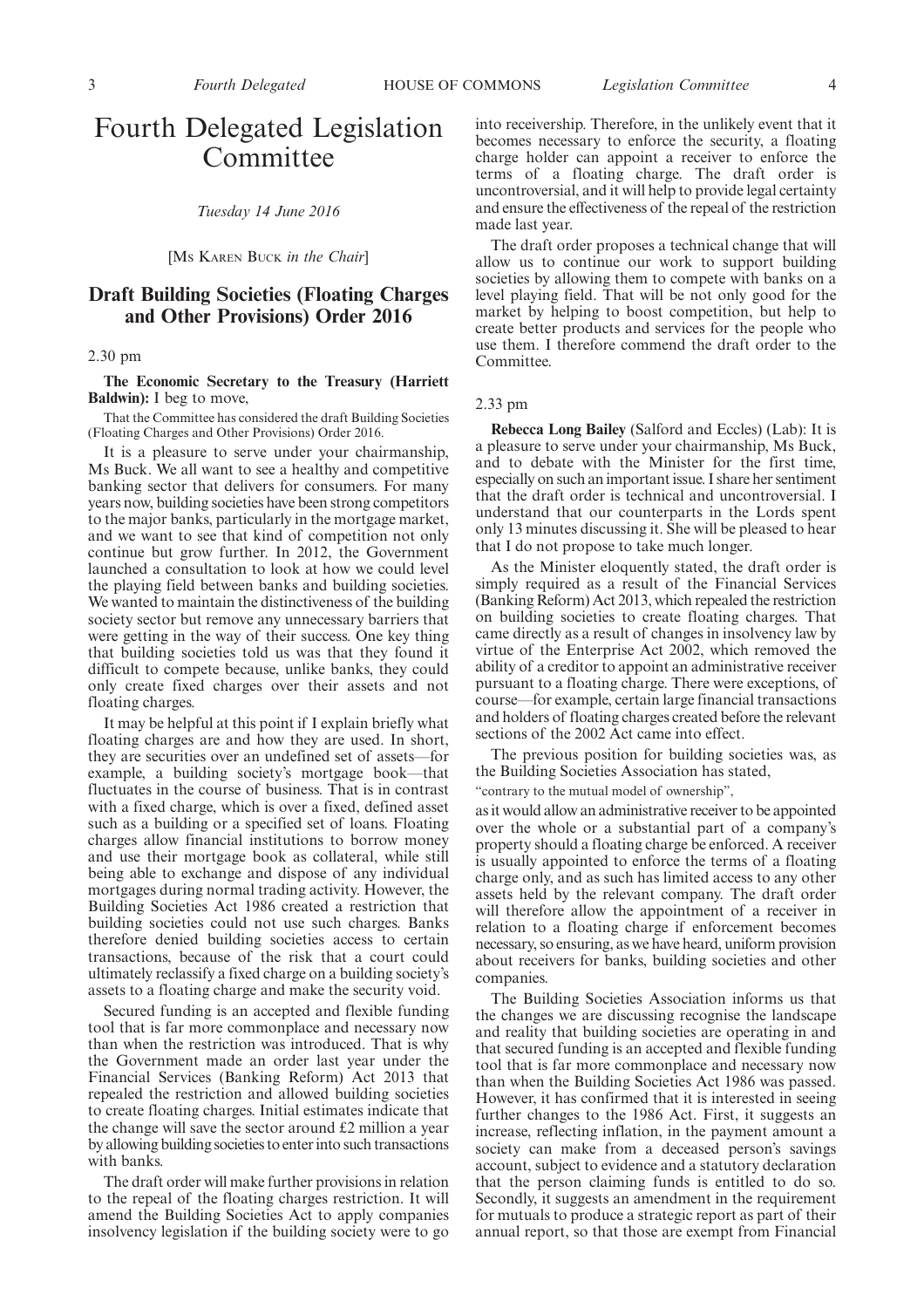Conduct Authority promotion rules. It has raised those matters with the Treasury directly, and I would therefore be grateful if the Minister updated the Committee.

To conclude, as the Minister has illustrated, the changes proposed in the draft order complement the Government's commitment to ensuring that mutual bodies are enabled to compete on a level playing field with banks. That is something the Opposition certainly support and that my hon. Friend the Member for Wolverhampton South West (Rob Marris) raised when we discussed the appropriate clause on diversity in financial services during the consideration of the Bank of England and Financial Services Act 2016. We look forward to returning to such mattersin the near future, particularly upon final publication of the Competition and Markets Authority's report into retail banking this summer. However, for the moment, we will contain our excitement and support the draft order.

#### 2.36 pm

**Roger Mullin** (Kirkcaldy and Cowdenbeath) (SNP): It is a pleasure to serve under your chairmanship for the first time, Ms Buck. At one time in my life, I was an athlete and always keen to set records. I have never set one before; I think that I will try this time by saying that I support the draft order.

#### 2.37 pm

**Harriett Baldwin:** I congratulate the hon. Member for Salford and Eccles on the expertise with which she addressed the draft order. I do not know whether hers is a permanent or temporary substitution on the Opposition Front Bench, but she has acquitted herself with great excellence, and I am glad that her colleague from the Whips Office, the right hon. Member for Tynemouth, is here to observe her. I welcome her support for the measure and her enthusiasm for potential further deregulation in the building society sector.

The hon. Lady is absolutely right that we put competition in the banking sector right at the heart of what we are trying to do. I welcome the fact that eight new banking licences were awarded in the UK in the last Parliament and that five have been awarded so far in this Parliament. The Prudential Regulation Authority has set up a new bank unit, which might welcome—although this is unlikely—new building societies to the fold. Competition is something that we think is helpful and beneficial for consumers, and something that we back wholeheartedly. We, too, are looking forward to the final report from the CMA later this year and its recommendations.

One thing I will share with the hon. Lady is that, when bringing such measures to a Committee of the House, I try to bunch them together as much as possible, so it is perhaps unfortunate that we have such a short discussion today. She asked about deceased investors in building societies. She is right that representations have been made and are being considered by the Treasury on that matter. She is also right that further representations have been made about some of the reporting requirements. It is incumbent on us, as we have done in this instance, always to look for opportunities to simplify or clarify regulations on behalf of the sector.

In the interests of potentially beating the record for the length of consideration of such a technical change, I commend the draft order to the Committee and hope that it will be widely welcomed and accepted.

*Question put and agreed to.*

2.40 pm

*Committee rose.*